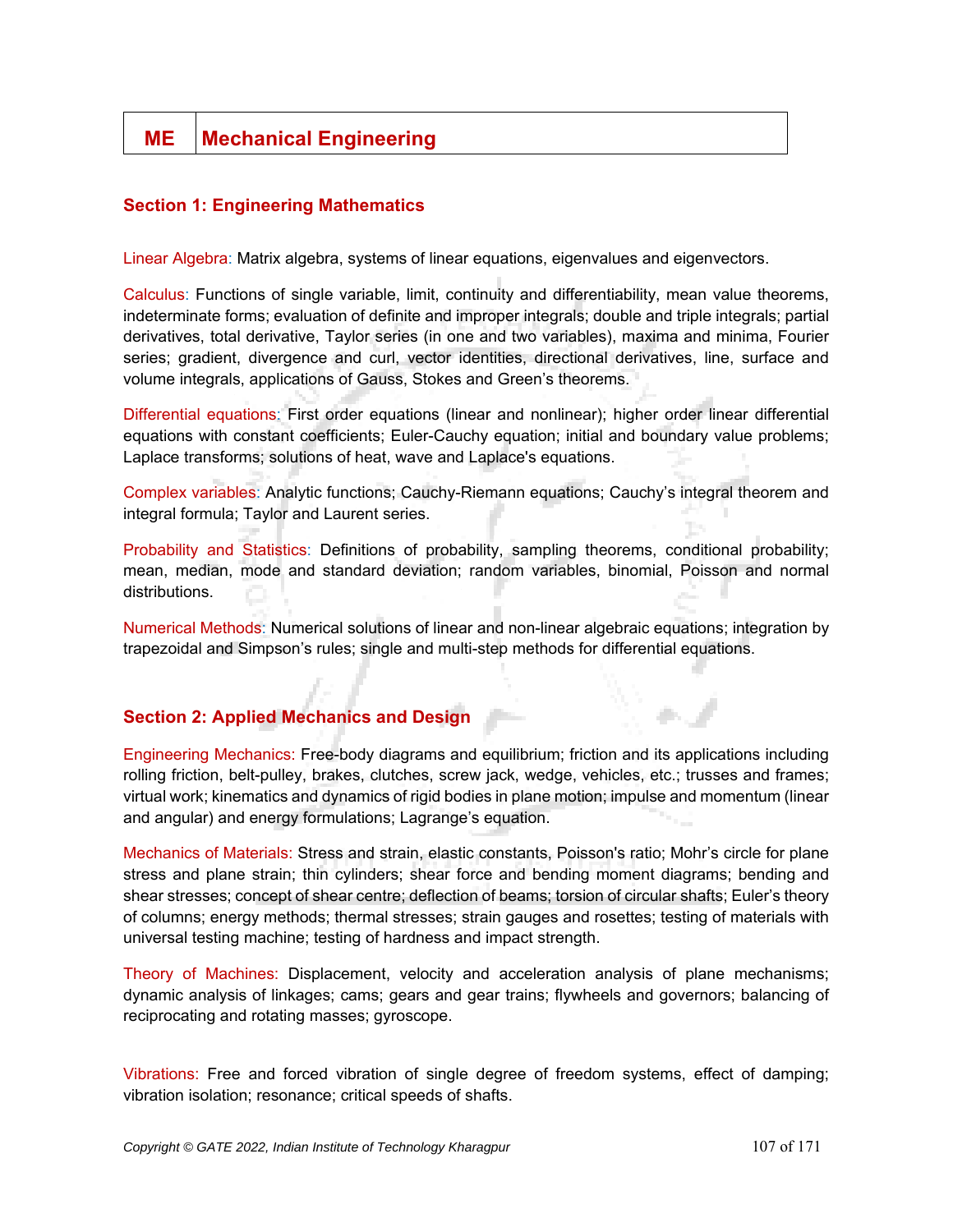Machine Design: Design for static and dynamic loading; failure theories; fatigue strength and the S-N diagram; principles of the design of machine elements such as bolted, riveted and welded joints; shafts, gears, rolling and sliding contact bearings, brakes and clutches, springs.

#### **Section 3: Fluid Mechanics and Thermal Sciences**

Fluid Mechanics: Fluid properties; fluid statics, forces on submerged bodies, stability of floating bodies; control-volume analysis of mass, momentum and energy; fluid acceleration; differential equations of continuity and momentum; Bernoulli's equation; dimensional analysis; viscous flow of incompressible fluids, boundary layer, elementary turbulent flow, flow through pipes, head losses in pipes, bends and fittings; basics of compressible fluid flow.

Heat-Transfer: Modes of heat transfer; one dimensional heat conduction, resistance concept and electrical analogy, heat transfer through fins; unsteady heat conduction, lumped parameter system, Heisler's charts; thermal boundary layer, dimensionless parameters in free and forced convective heat transfer, heat transfer correlations for flow over flat plates and through pipes, effect of turbulence; heat exchanger performance, LMTD and NTU methods; radiative heat transfer, Stefan-Boltzmann law, Wien's displacement law, black and grey surfaces, view factors, radiation network analysis

Thermodynamics: Thermodynamic systems and processes; properties of pure substances, behavior of ideal and real gases; zeroth and first laws of thermodynamics, calculation of work and heat in various processes; second law of thermodynamics; thermodynamic property charts and tables, availability and irreversibility; thermodynamic relations.

Applications: *Power Engineering*: Air and gas compressors; vapour and gas power cycles, concepts of regeneration and reheat. *I.C. Engines*: Air-standard Otto, Diesel and dual cycles. *Refrigeration and air-conditioning*: Vapour and gas refrigeration and heat pump cycles; properties of moist air, psychrometric chart, basic psychrometric processes. *Turbomachinery*: Impulse and reaction principles, velocity diagrams, Pelton-wheel, Francis and Kaplan turbines; steam and gas turbines.

# **Section 4: Materials, Manufacturing and Industrial Engineering**

Engineering Materials: Structure and properties of engineering materials, phase diagrams, heat treatment, stress-strain diagrams for engineering materials.

Casting, Forming and Joining Processes: Different types of castings, design of patterns, moulds and cores; solidification and cooling; riser and gating design. Plastic deformation and yield criteria; fundamentals of hot and cold working processes; load estimation for bulk (forging, rolling, extrusion, drawing) and sheet (shearing, deep drawing, bending) metal forming processes; principles of powder metallurgy. Principles of welding, brazing, soldering and adhesive bonding.

Machining and Machine Tool Operations: Mechanics of machining; basic machine tools; single and multi-point cutting tools, tool geometry and materials, tool life and wear; economics of machining; principles of non-traditional machining processes; principles of work holding, jigs and fixtures; abrasive machining processes; NC/CNC machines and CNC programming.